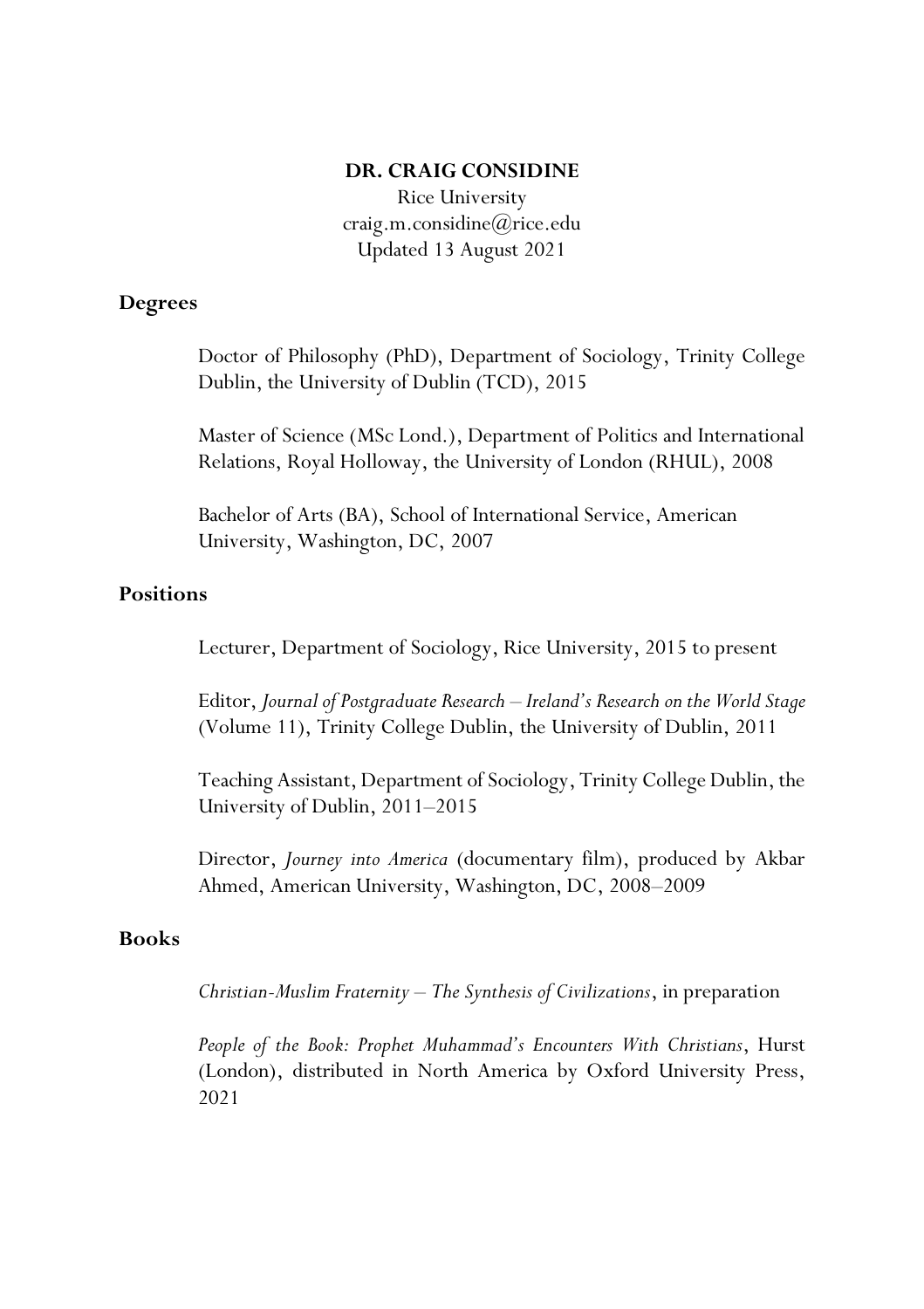*[The Humanity of Muhammad: A Christian View](https://www.amazon.com/gp/product/1682065294/ref=dbs_a_def_rwt_bibl_vppi_i3)*, Blue Dome Press (Clifton, NJ), 2020

*Islam in America: Exploring the Issues*, ABC–CLIO (Santa Barbara, CA), 2019

*[Muslims in America: Examining the Facts](https://books.google.com/books?id=1NliDwAAQBAJ&pg=PR4&lpg=PR4&dq=Craig+Considine+Muslims&source=bl&ots=oEWZFuYQf8&sig=ACfU3U09hA-gD8RjTTqNyVDOSFM62oSOkw&hl=en&sa=X&ved=2ahUKEwjHt9qLkePoAhVRWq0KHbL3CLs4UBDoATABegQIDBAn#v=onepage&q=Craig%20Considine%20Muslims&f=false)*, ABC–CLIO (Santa Barbara, CA), 2018

*Muhammad – Prophet of Love: A Christian's Note* (translated from Indonesian title of *Muhammad Nabi Cinta: Catatan Seorang Nasrani Tentang*), Noura (Jakarta), 2018

*Islam, Race, and Pluralism in the Pakistani Diaspora*, Routledge (New York & London), 2017

## **Awards**

Sarah A. Burnett Teaching Prize, presented by Dean Susan McIntosh of the School of Social Sciences at Rice University for achieving the highest teaching evaluation ratings across the School of Social Sciences for the 2019 academic year, 2020

Career Champion, named by the Rice University Center for Career Development for service to the undergraduate student body at Rice University, 2019

Hudspeth Award, presented by Dean John Hutchinson for service to Student Life at Rice University, 2017

Outstanding and Distinguished Faculty Associate, named by Will Rice College at Rice University, 2017

Distinction, awarded by the School of Social Sciences at Trinity College Dublin, the University of Dublin, for finishing in the top 10% of all doctoral dissertations submitted in 2014, 2015

Finalist, selected by Provost Patrick Prendergast of Trinity College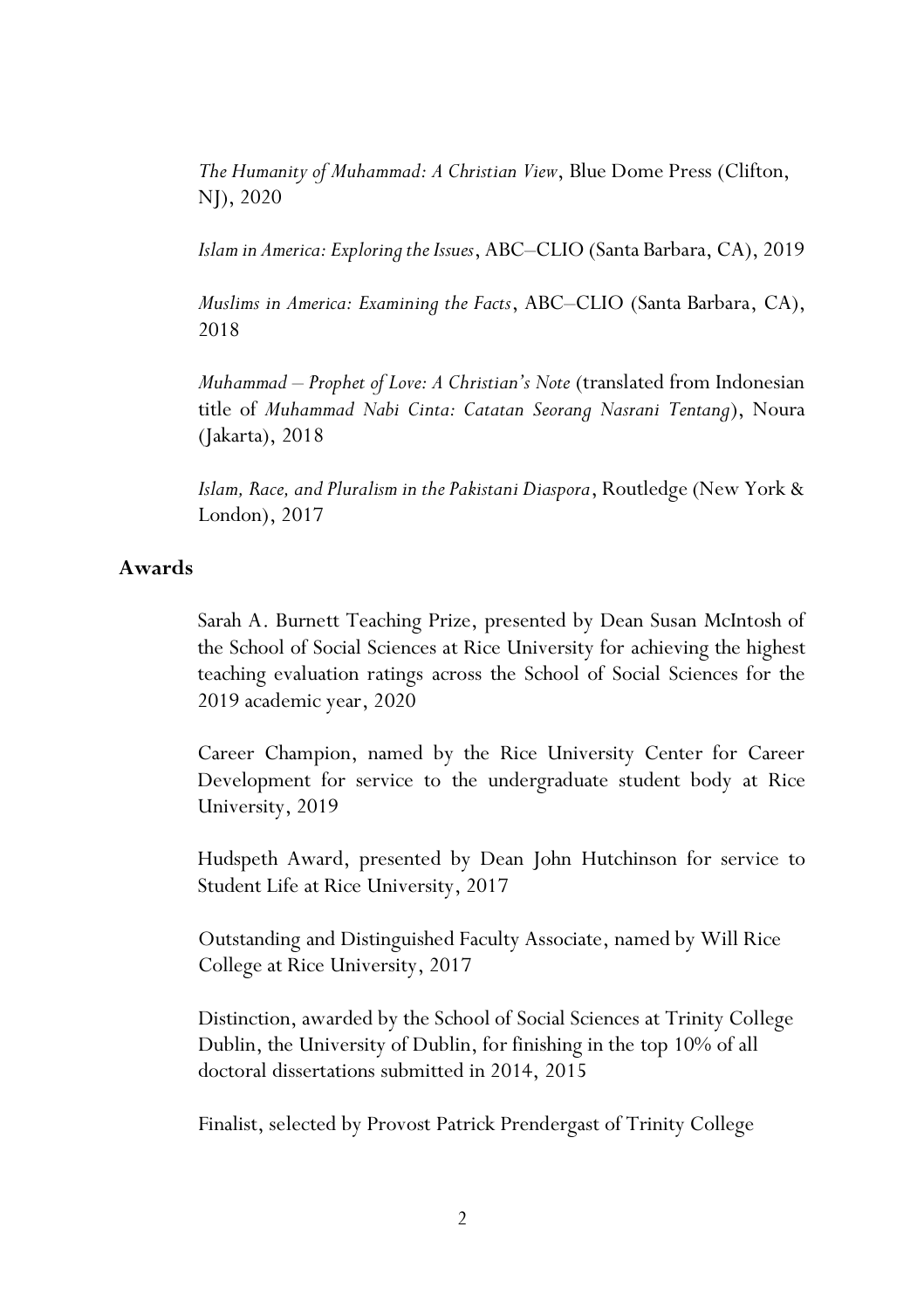Dublin, the University of Dublin, as a finalist for the Provost Teaching Award, presented to Teaching Assistants who excel in undergraduate teaching, 2011

Superstar, named by CNN.com's iReport for documentary filmmaking work, 2008

## **Articles (selected)**

*Newsweek*, "Can the Power of Prayer Alone Stop a Pandemic Like the Coronavirus", 17 March 2020

*Newsweek*, "The Sri Lanka Church Bombings Are the Opposite of What Prophet Muhammad Intended", 23 April 2019

*Newsweek*, "Notre Dame and Al-Aqsa Give Christians and Muslims a Chance to Work Together to Repair Their Sacred Spaces", appeared in print edition, 16 April 2019

*Sociology*, "Young Pakistani Men and Irish Identity – Religion, Race, and Ethnicity in Post-Celtic Tiger Ireland", issue 52(4), pages 655-670, 2018

*Religions*, "The Racialization of Islam in the United States: Islamophobia, Hate Crimes and 'Flying While Brown'", issue 8(9), pages 1-19, 2017

*Foreign Policy*, "The Rohingya Are the New Palestinians", 26 September 2017

*Huffington Post*, "The Other Al-Andalus – When Muslims and Christians Flourished Side By Side in Sicily", 22 April 2017

*Huffington Post*, "How Prophet Muhammad Embraced the Otherness of Christians", 17 February 2017

*Religions*, "Religious Pluralism and Civic Rights in a 'Muslim Nation': An Analysis of Prophet Muhammad's Covenants with Christians", issue 7(15), pages 1-21, 2016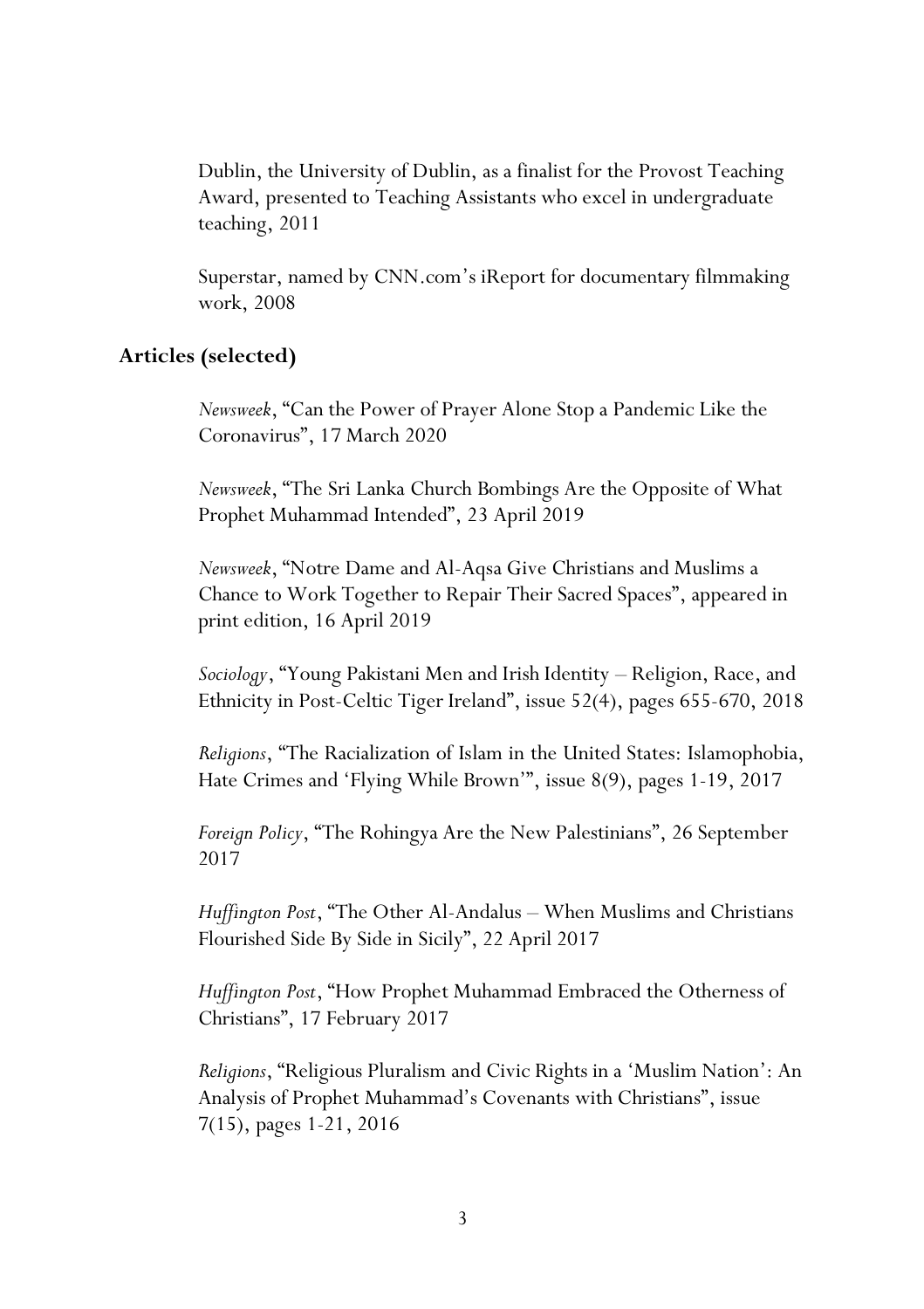*Diaspora Studies*, "What does it mean to be 'Irish'? Perceptions of Irish identity among young Pakistani men", issue 9(2), pages 141-152, 2016

*Huffington Post*, "Prophet Muhammad's Example of Anti-Racism", 25 April 2015

*Huffington Post*, "Overcoming Historical Amnesia: Muslim Contributions to Civilization", 23 January 2014

*Huffington Post*, "Rumi and Emerson: A Bridge Between the West and the Muslim World", 14 October 2013

### **Media**

*Houston Chronicle*, book review of *The Humanity of Muhammad – A Christian View* in "Religion on the page: Books on faith by Houston authors", 25 September 2020

*New Indian Express*, book review of *The Humanity of Muhammad – A Christian View* in "Craig Considine speaks about his interest in religious interactions", 21 September 2020

*Al Jazeera* (Balkans), television interview for "[Say Al Jazeera: Craig](http://balkans.aljazeera.net/video/recite-al-jazeeri-craig-considine)  [Considine](http://balkans.aljazeera.net/video/recite-al-jazeeri-craig-considine)", 30 July 2020

*BBC* (Hindi), quoted in "Religious Faith Prevails Over Logic in Corona Transition", 9 April 2020

*BBC* (Gujarati), quoted in "Coronavirus: Is superstition prevailing only in transient Societies?" (translated title), 9 April 2020

*Al Jazeera*, featured in "After Newsweek, Spanish Newspaper Praises the Prophet's Guidance to Fight Epidemics", 8 April 2020

*Al Jazeera* (Balkans), featured in "Craig Considine: What Did the Virus Teach Us? We Are All Interconnected", 1 April 2020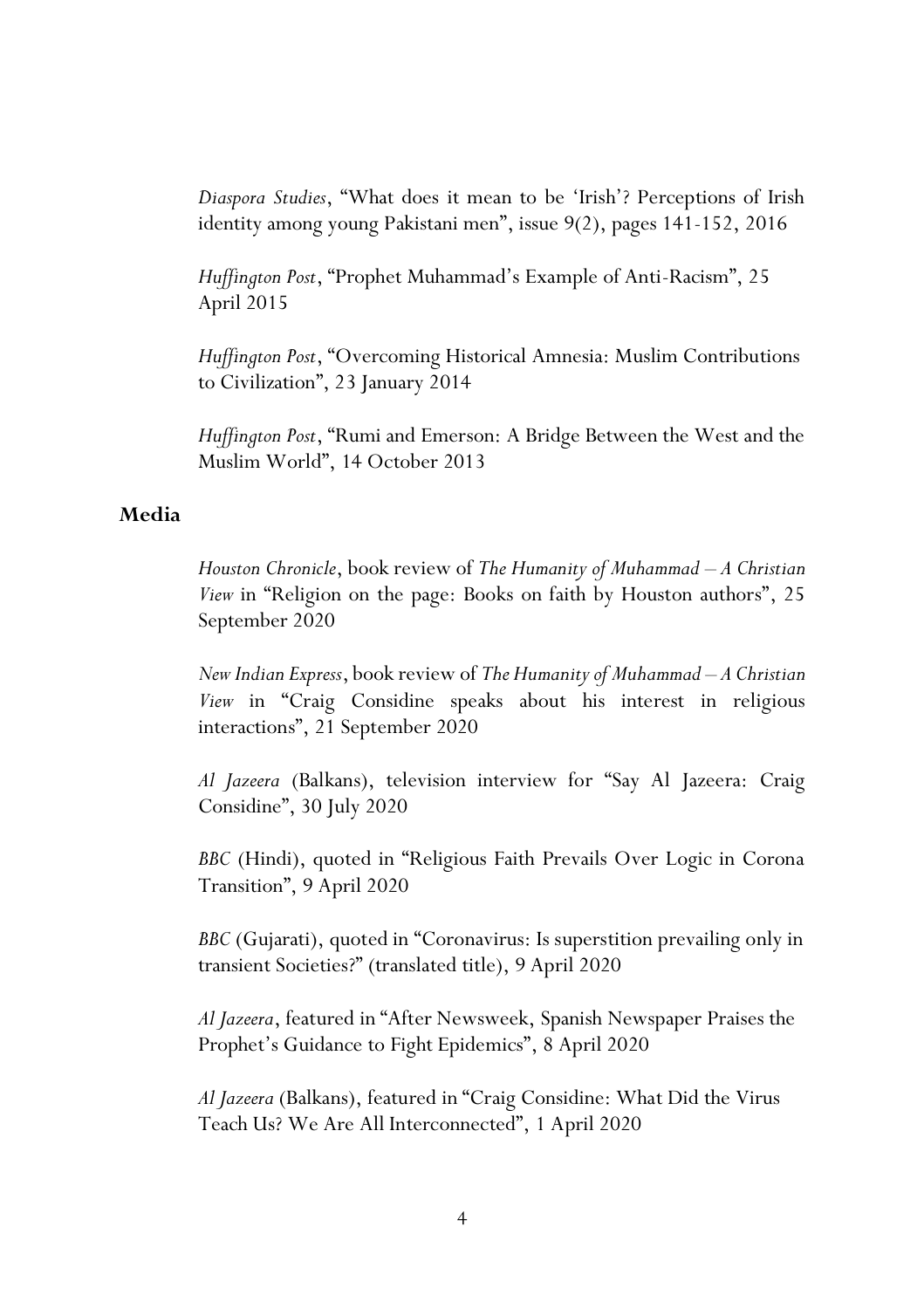*Hurriyet* (Turkey), featured in "Hz Muhammad's Advice", 26 March 2020

*Qatar Tribune*, featured in "Newsweek Quotes Commandments of Prophet Muhammad to Face Coronavirus", 23 March 2020

*Los Angeles Times*, quoted in "Joined palms, hands on hearts, Vulcan salutes: Saying hello in a no-handshake era", 13 March 2020

*Houston Chronicle*, featured in "Rice class explores what it means to be Muslim in America", 5 December 2019

*MSNBC*, live television interview on "All In With Chris Hayes", 15 April 2019

*New Yorker Magazine*, quoted in "What We Know About the Southern California Synagogue Shooting", 28 April 2019

*Al Jazeera*, appeared on "Sympathy with the Christchurch Terrorist Attacks", 15 March 2019

*BBC* (Arabic), quoted in "New Zealand attack: 6 manifestations of solidarity with Muslims after Christchurch attack", 12 March 2019

*Houston Chronicle*, featured in "10 books from authors with Houston ties delve into all aspects of faith", 11 January 2019

*France 24*, television interview for "The New Normal? The consequences of Trump's anti-Muslim tweets", 12 January 2017

*New York Times*, interviewed for "Trump Shares Inflammatory Anti-Muslim Videos, and Britain's Leader Condemns Them", 29 November 2017

*Times of India*, quoted by "'Lapses' in Aung San Suu Kyi's speech draw ire of many", 20 September 2017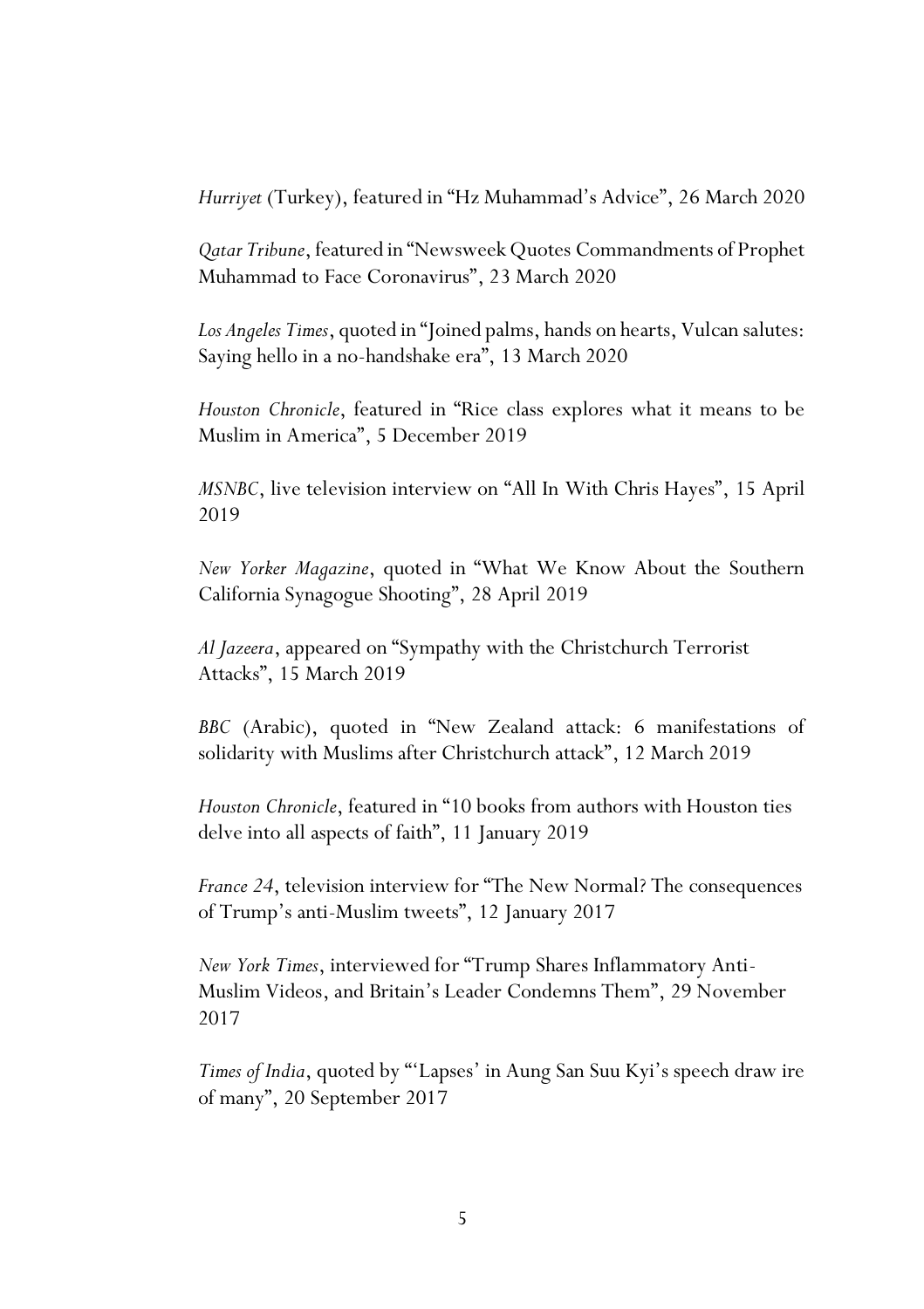*Toronto Star*, paper reviewed in "Islamophobia is not colour blind", 19 September 2017

*International Business Times*, paper reviewed in "Islamophobia Is Not Simply About Intolerance Of Muslims, Says Expert", 15 September 2017

*Gulf News*, profiled in "Towards the making of a more cohesive society", 30 August 2017.

*CBS News*, quoted in "Social media users poke fun at Trump adviser Kellyanne Conway's 'alternative facts' comment", 23 January 2017

*Catholic News Service*, quoted in "Slain French priest was attack on 'all of us,' imam said", 31 July 2016

*CNN*, research noted in "Trump's failure on 'heeby jobbies'", 2 July 2016

*BBC*, quoted in "#PrayForTurkey: Show of solidarity after Istanbul attack", 29 July 2016

*The Independent* (U.K), paper reviewed in "Isis persecution of Christians not justified by Prophet Muhammad's teachings, says study", 15 March 2016

*Daily Mail*, paper reviewed in "How ISIS is going against Islam's teachings: Texts suggest Muslim prophet wanted Christians to be 'protected and defended,' claims expert", 15 March 2016

*Houston Chronicle*, paper reviewed in "Freedom of religion, civic rights were important components of a 'Muslim nation'", 14 March 2016

*CNN*, quoted in "Muslims in America: A 'voyage of discovery'", 9 February 2009

## **Speeches**

University of Beder (Albania), organized by the Department of Islamic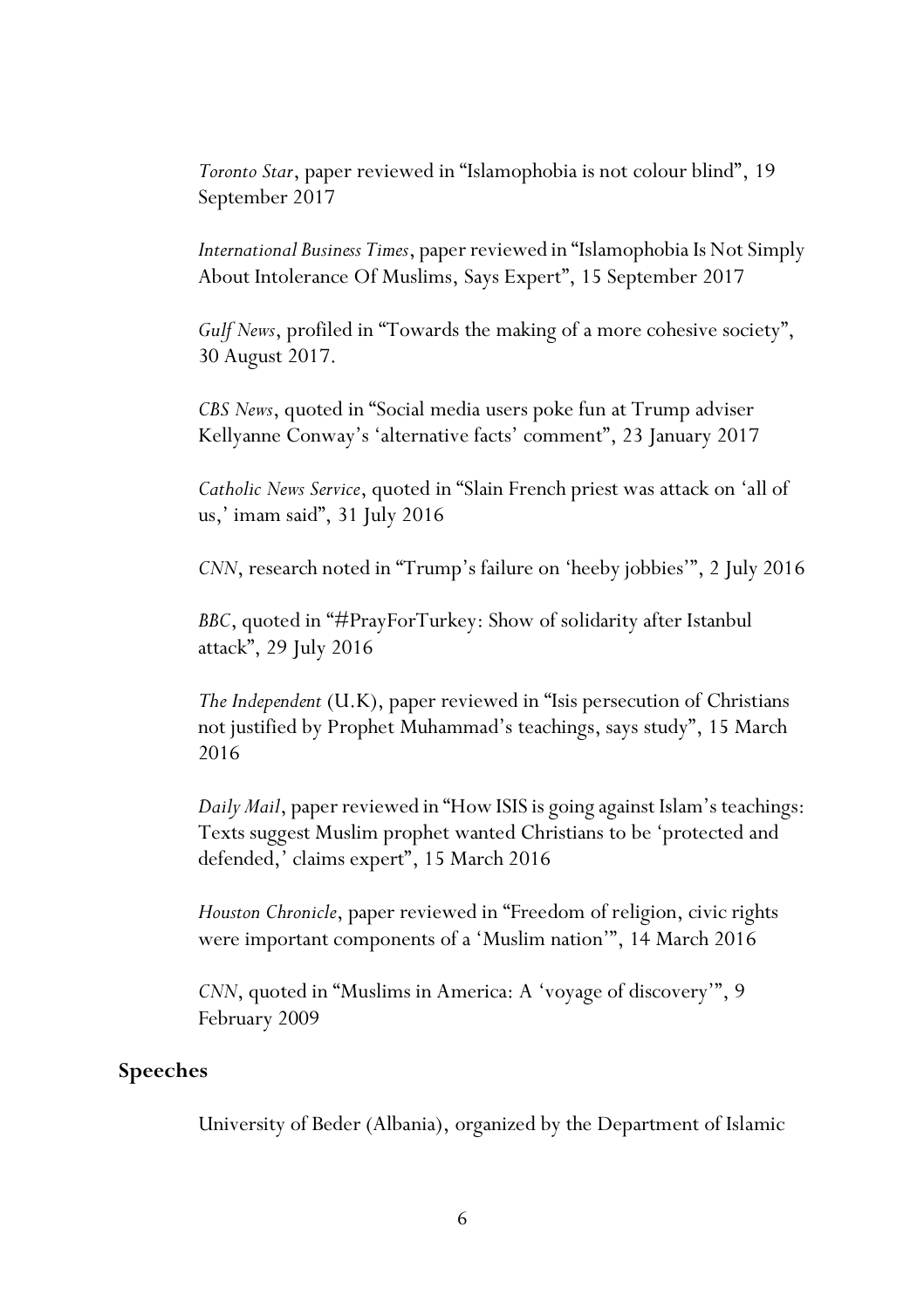Sciences, titled "Open Forum: 'The Humanity of Muhammad – A Christian View'", 9 April 2021

Sam Houston State University (Texas), organized by the CHSS Diversity and Inclusion Committee, titled "Muslim Christian Relations: The Myth of the 'Clash of Civilizations'", 8 March 2021

National University of Modern Languages (Islamabad), organized by the Department of International Relations Faculty of Social Sciences, titled "The Humanity of Muhammad", 8 March 2021

Hamad Bin Khalifa University (Doha), organized by the Doha International Center for Interfaith Dialogue and the College of Islamic Studies, titled "Minorities and the Escalation of Hate Speech in the West", 3 March 2021

Oxford University (U.K.), organized by the Oxford University Islamic Society, titled "Who Was Muhammad?", 20 February 2021

Islamic Studies Association (Delhi), organized by Joseph Victor Edwin SJ and Professor A.R. Kidwai, titled "Humanity of Muhammad", 4 February 2021

Hamad Bin Khalifa University (Doha), organized by the College of Islamic Studies "#IslamGenZ", 26 and 27 January 2021

University of Edinburgh (U.K.), organized by the University of Edinburgh Islamic Society, titled "A Christian Perspective on Islam", 11 November 2020

Charles Stuart University (Australia), organized by the Islamic Sciences and Research Academy of Australia (ISRA), titled "A Christian Scholar's Perspective on the Humanity of Prophet Muhammad", 25 September 2020

Risala Foundation (Houston), titled "The Humanity of Muhammad – Craig Considine and Jonathan Brown in Conversation", 19 September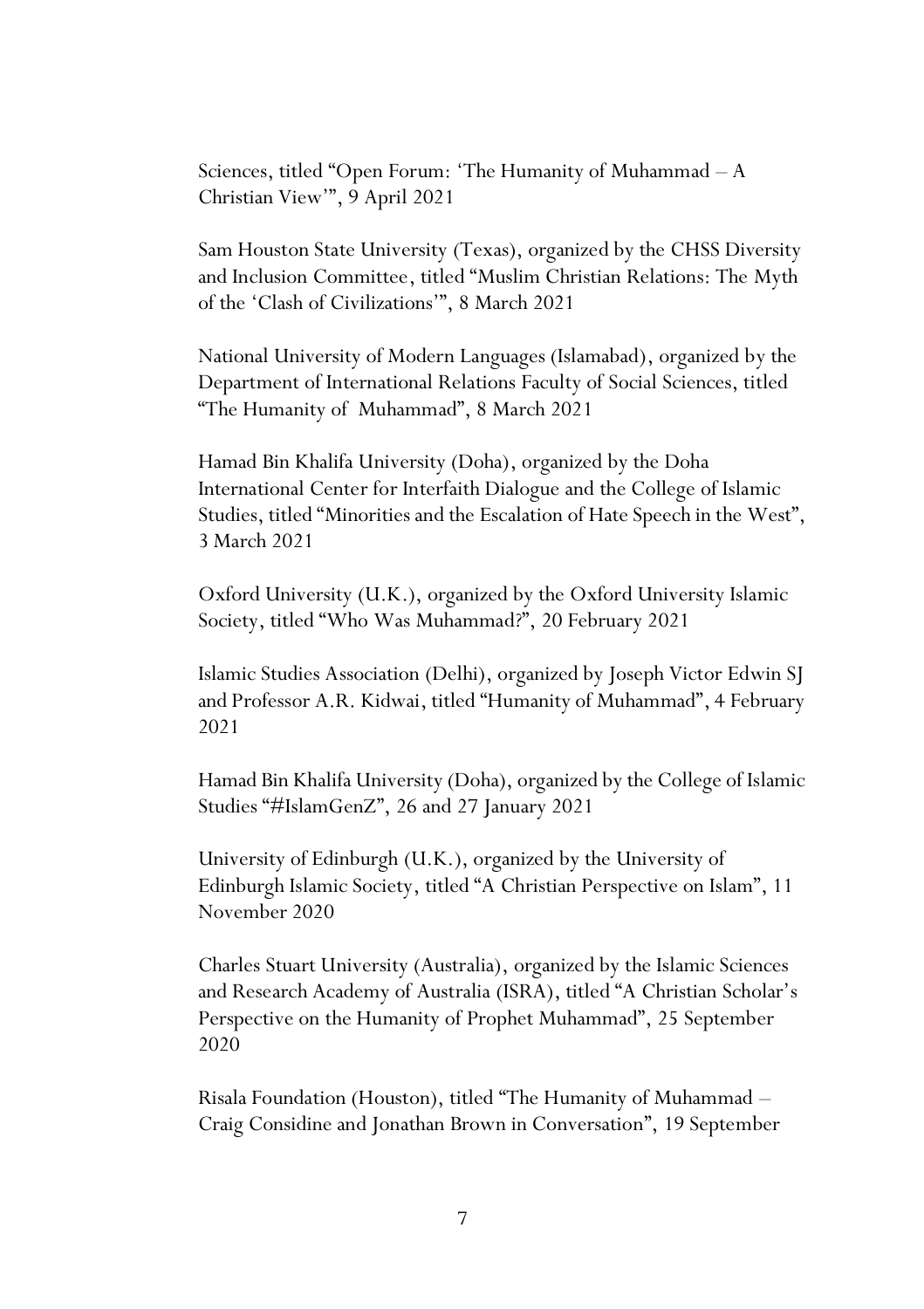#### 2020

World Muslim Communities Council, titled "For Humanity: Interfaith solidarity and Joint action to combat COVID-19", 21 April 2020

Rutgers University (New Jersey), organized by Muslims 4 Peace, titled "A Global Crisis: Refugees, Migrants, and Asylum Seekers – Lessons from Prophet Muhammad", 9 February 2020

University of Arkansas (Fayetteville), organized by the King Fahd Center for Middle East Studies, the Department of Sociology, and the Al-Islam Students Association, titled "Prophet Muhammad's Promises to Christians", 5 April 2020

Forum for Promoting Peace in Muslim Societies (Abu Dhabi), titled "Covenants, Treaties, the Nation State and Muslims in the Global Order", 6 December 2018

Parliament of the World's Religions (Toronto), titled "An Offering of the Covenants of the Prophet Muhammad to the Christians of the World in the 21st Century", 3 November 2018

University of Denver (Colorado), organized by the Center for Middle East Studies, the Sié Chéou-Kang Center for International Security & Diplomacy, and the Josef Korbel School of International Studies, titled "Muslims in America: Examining the Facts", 14 September 2018

Trinity College Dublin, the University of Dublin (Ireland), organized by the Department of Sociology, titled "Young Pakistani Men and Irish Identity: Religion, Race and Ethnicity in a Post-Celtic Tiger Ireland", 8 December 2017

Trinity College Dublin, the University of Dublin (Ireland), organized by the Loyola Institute, titled "Religious Pluralism and Civic Rights in the Covenants of Prophet Muhammad", 9 December 2017

University College Dublin (Ireland), organized by the Law Society, titled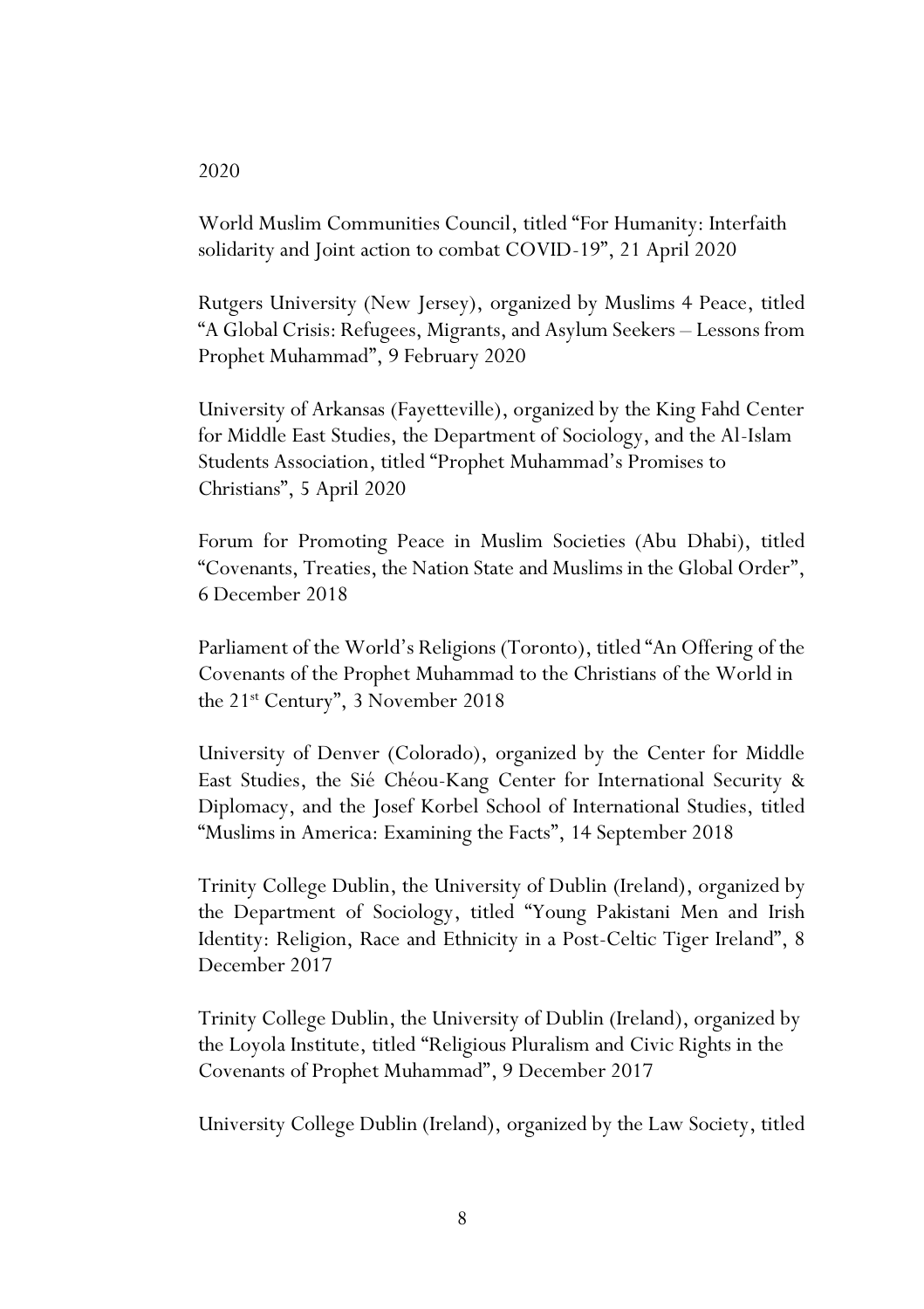"This House Believes that Islam is a Threat to the West", 22 October 2013

School of Oriental and African Studies, the University of London, organized by the Framing Muslims Research Network and the Centre for the Study of Pakistan", 12 November 2012

# **Service**

Board of Editors, *Journal of History and Sociology of South Asia* (Sage), 2021 to present Scholarship Advisory Board, the Hub Foundation (Pleasanton, CA), 2018 to present

Rice University (Houston), Faculty Advisor to Rice University Young Democrats 2018 to present

### **Endorsements**

"… Considine surpasses some of the finest tributes to the Prophet [Muhammad] paid earlier by few Western writers down the ages, ranging from Henry Stubbe to Goethe, Thomas Carlyle and, in our times, Rainer M. Rilke, R.V.C. Bodley, Michael Hart and Annemarie Schimmel." – Professor Abdur Raheem Kidwai of Aligarh Muslim University, India

"… one of the most poignant and potent voices examining Islam and Muslims in America today… his rise comes during a moment when his work and insight is most needed. A scholar whose word resonates far beyond academe." – Professor Khaled A. Beydoun, author of *American Islamophobia: Understanding the Roots and Rise of Fear*

"… a committed bridge builder… [who places] both belief and bigotry in context." – Baroness Sayeeda Warsi, British lawyer, politician and member of the House of Lords (UK)

"Craig Considine has made a valuable contribution to the literature on Muslims in the West and the language of 'us' and 'them' which continues to inform the political and social narrative of citizenship." – Professor